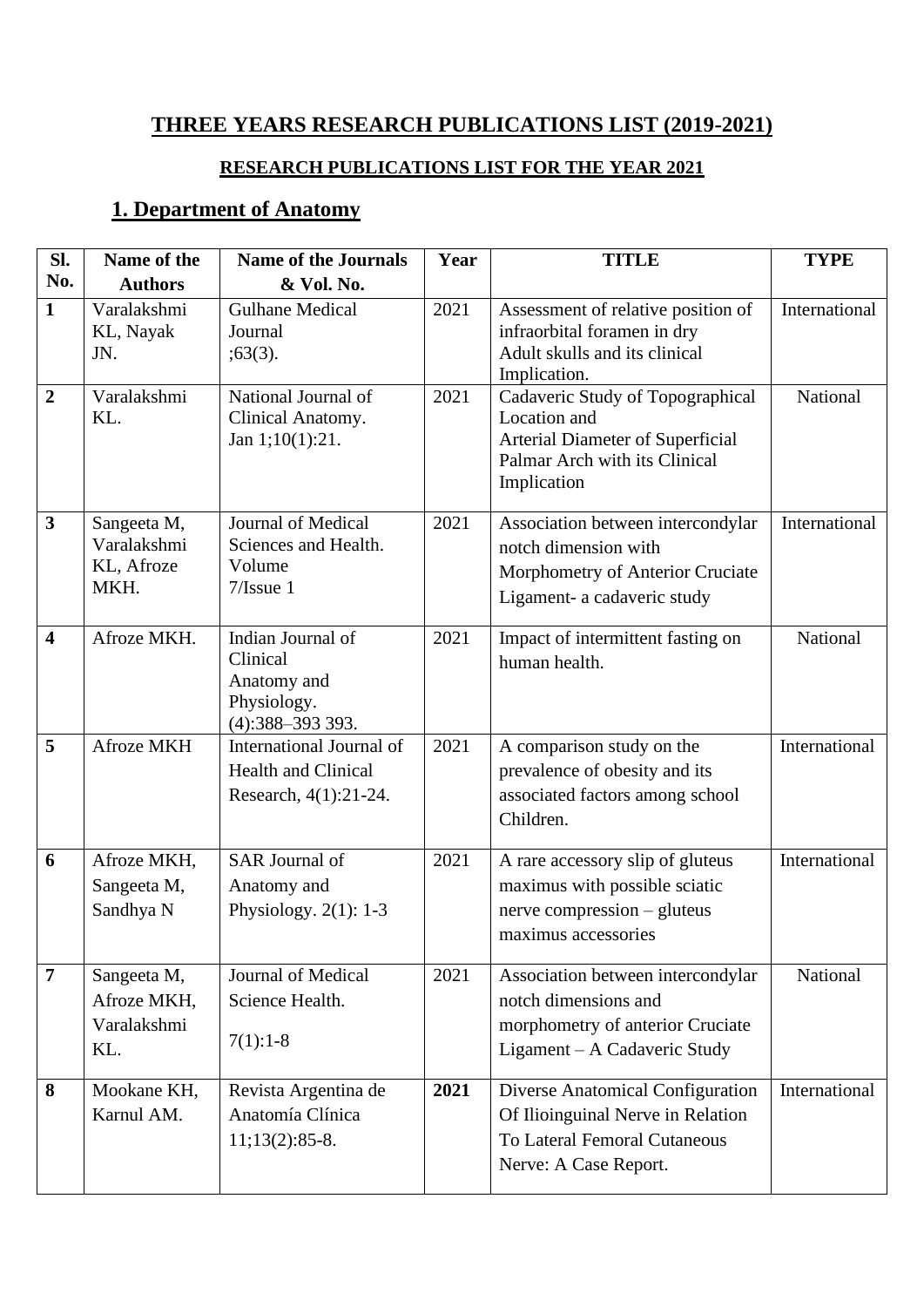| 9  | Sunitha P,    | Indian Journal of       | 2021 | <b>Correlation between Morphometry</b> | National        |
|----|---------------|-------------------------|------|----------------------------------------|-----------------|
|    | Sangeeta M,   | <b>Applied Research</b> |      | of Patellar Ligament and Patella-      |                 |
|    | Varalakshmi   |                         |      | An Aid To Total Knee                   |                 |
|    | KL, Suman T.  | $11(9):1-3.$            |      | Arthroplasty                           |                 |
|    |               |                         |      |                                        |                 |
| 10 | Nagolu S,KL   | Indian Journal of       | 2021 | Incidence of Patterns of Bony          | <b>National</b> |
|    | Varalakshmi,M | <b>Applied Research</b> |      | modification of neck of the talus in   |                 |
|    | Sangeeta      |                         |      | Indian population.                     |                 |
|    |               | 9(04):8104-08           |      |                                        |                 |
|    |               |                         |      |                                        |                 |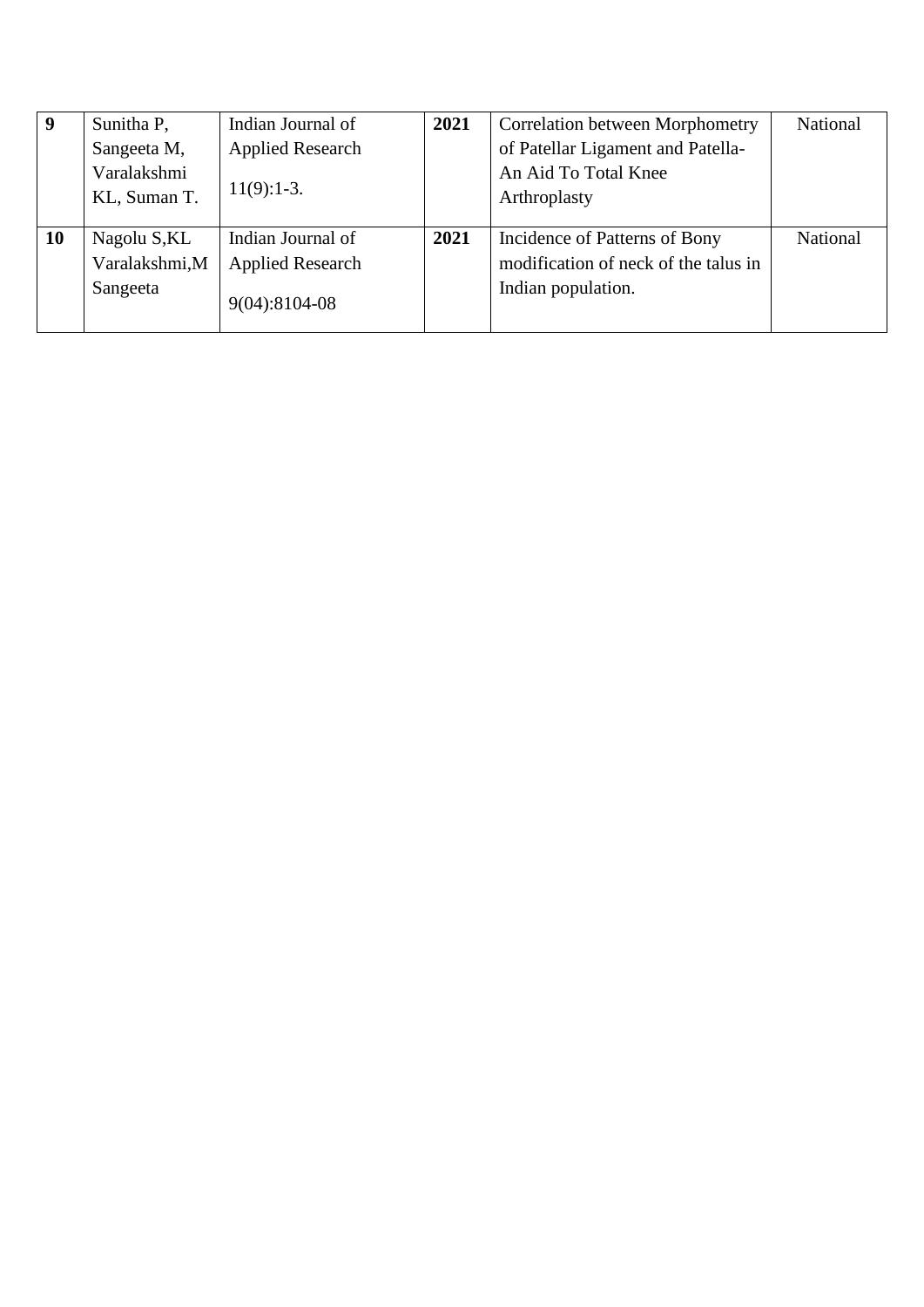# **2. Department of Anaesthesia**

| SI.<br>No.              | Name of the<br><b>Authors</b> | <b>Name of the Journals</b><br>& Vol. No. | Year | <b>TITLE</b>                                              | <b>TYPE</b>   |
|-------------------------|-------------------------------|-------------------------------------------|------|-----------------------------------------------------------|---------------|
|                         |                               |                                           |      |                                                           |               |
| $\mathbf{1}$            | Dr.Karthik GS                 | Indian Journal of                         |      | Comparative evaluation between                            | National      |
|                         | Dr. Sudheer R<br>Dr.Mahima KB | Anesthesia and                            | 2021 | Ropivacaine versus Ropivacaine<br>with Dexmedetomidine in |               |
|                         | Dr.Shivasharn K               | Analgesia<br>Volume-8                     |      | <b>Ultrasound Guided Parasagittal</b>                     |               |
|                         | Dr.Rangalakshmi               |                                           |      | Brachial Plexus Approach in                               |               |
|                         | Dr. Nivedha P                 |                                           |      | <b>Upper Limb Orthopedic</b>                              |               |
|                         |                               |                                           |      | Surgeries.                                                |               |
| $\overline{2}$          | Dr.Haripriya                  | International journal of                  |      | Anesthetic Management in a child                          | International |
|                         | Ramachandran                  | Scientific research                       |      | with cutis Laxa for Bilateral                             |               |
|                         | Dammaningala                  |                                           | 2021 | <b>Ureteric Reimplantation</b>                            |               |
|                         | Dr. Venkataramai              |                                           |      |                                                           |               |
|                         | ah Bhagya                     |                                           |      |                                                           |               |
| $\mathbf{3}$            | Dr.Kavyashree M               | International journal of                  |      | Efficacy of acetaminophen and                             | International |
|                         | Dr.Farha Deeba                | Scientific research                       |      | magnesium sulphate versus                                 |               |
|                         | Rajasab                       | $Vol-01$                                  | 2021 | lignocaine in reducing pain while                         |               |
|                         | Dr.Nirmala                    |                                           |      | administering propofol injection                          |               |
|                         | Dr.Shalini S                  |                                           |      |                                                           |               |
|                         | Dr.Shivalakshmi               |                                           |      |                                                           |               |
|                         | G                             |                                           |      |                                                           |               |
| $\overline{\mathbf{4}}$ | Dr.Shalini                    | International journal of                  |      | A comparative study of palm print                         | International |
|                         | Dr.Farha Deeba                | Scientific research                       |      | sign with modified mallampati                             |               |
|                         | Rajasab                       | $Vol-10$                                  |      | test in prediction of difficult                           |               |
|                         | Dr.Mahalakshmi                |                                           | 2021 | airway between diabetic and non-                          |               |
|                         | Dr.Nirmala                    |                                           |      | diabetic patients                                         |               |
|                         | Dr.Kavyashree M               |                                           |      |                                                           |               |
|                         | Dr.Shirley                    |                                           |      |                                                           |               |
|                         | Paulina                       |                                           |      |                                                           |               |
| 5                       | Sheela S. N E                 | <b>International Journal</b>              | 2021 | Effect of epidural volume on                              | International |
|                         | Sehar, Nirmala B              | of Scientific Research                    |      | spinal anaesthesia in patients                            |               |
|                         |                               | Volume $-10$ , Issue -                    |      | undergoing gynaecological                                 |               |
|                         |                               | 08                                        |      | Surgery                                                   |               |
|                         |                               |                                           |      |                                                           |               |
| 6                       | Cherian SS, Kumar             | International Journal of                  | 2021 | Assessment of supraclavicular                             | International |
|                         | S, Jaleel J, Brijesh          | <b>Medical Anesthesiology</b>             |      | brachial plexus block with or                             |               |
|                         | GC.                           | $4(1):25-27$                              |      | without dexamethasone as an                               |               |
|                         |                               |                                           |      | adjuvant to 0.5%                                          |               |
|                         |                               |                                           |      | levobupivacaine.                                          |               |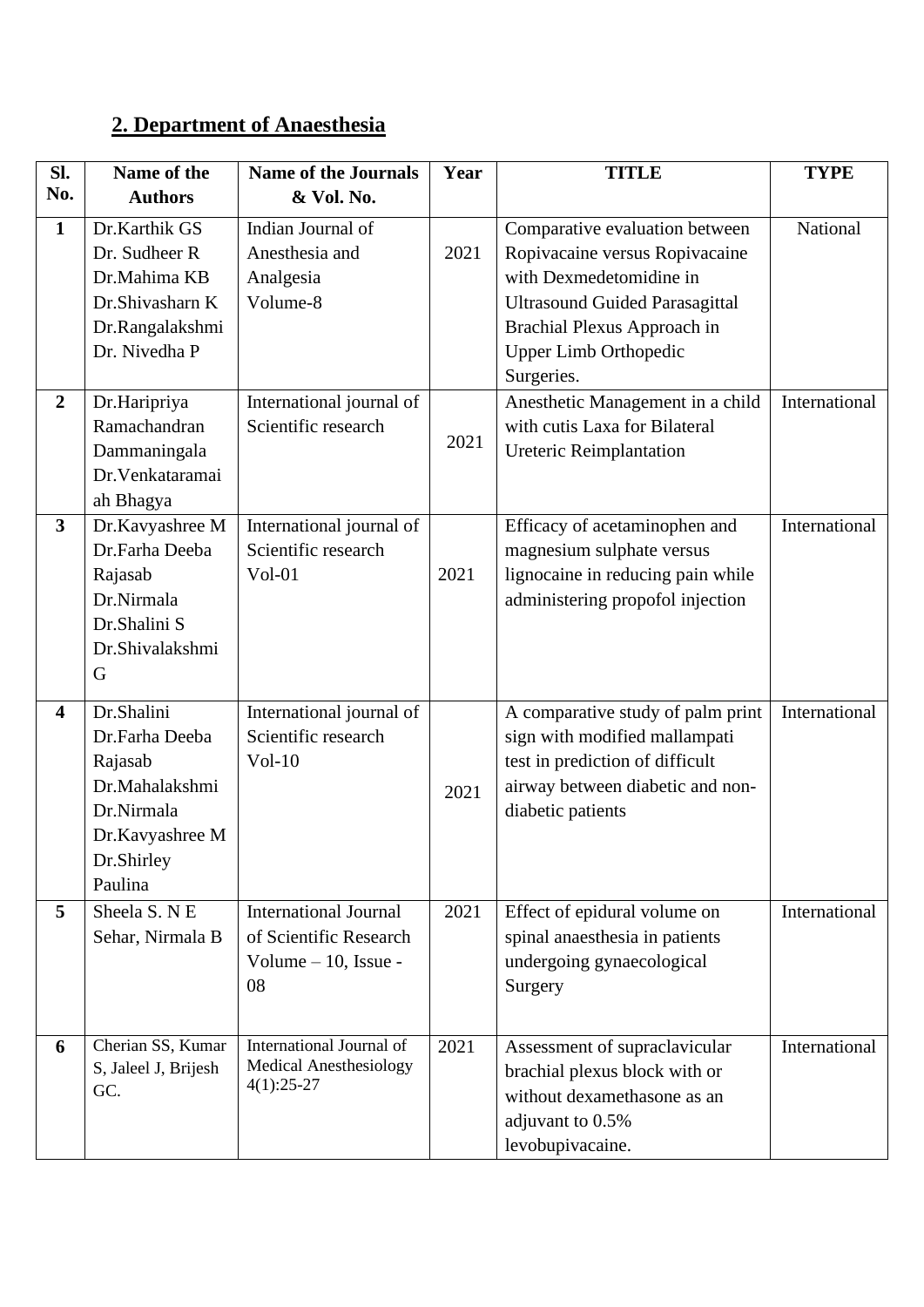|   | Dr. Juma Jaleel, Dr.<br>Sherley S Cherian,<br>Dr. Shailesh Kumar<br>and Dr.<br>Vishnu S | International Journal of<br><b>Medical Anesthesiology</b><br>$4(1):20-24.$ | 2021 | A prospective observational<br>study on predicting the risk of<br>obstructive sleep apnea and<br>difficult intubation in patients<br>posted for elective surgery.                                   | International |
|---|-----------------------------------------------------------------------------------------|----------------------------------------------------------------------------|------|-----------------------------------------------------------------------------------------------------------------------------------------------------------------------------------------------------|---------------|
| 8 | Veena G,<br>Pangotra A,<br>Kumar S, Prakash<br>J, Rao NS, Priye<br>S.                   | Anesthesia Essays<br>Researchers<br>$15(1):45-50$                          | 2021 | Comparison of perineural and<br>intravenous dexamethasone as an<br>adjuvant to levobupivacaine in<br>ultrasound-guided infraclavicular<br>brachial plexus block: A<br>prospective randomized trial. | International |

### **3. Department of Biochemistry**

| SI. | Name of the       | <b>Name of the Journals</b> | Year | <b>TITLE</b>                     | <b>TYPE</b> |
|-----|-------------------|-----------------------------|------|----------------------------------|-------------|
| No. | <b>Authors</b>    | & Vol. No.                  |      |                                  |             |
|     | Dr. Shruthi $C N$ | Indian Journal of           | 2021 | Ischemia modified albumin: A     | National    |
|     | Dr. Chaitanya S   | Basic and Applied           |      | sensitive biochemical marker for |             |
|     | Kulkarni          | <b>Medical Research</b>     |      | the early diagnosis of acute     |             |
|     | Dr. Dattatreya K  |                             |      | myocardial infraction            |             |
| 2   | Dr. Ravikishore P | National journal of         | 2021 | Evaluation of design quality     | National    |
|     |                   | Medical research            |      | of online Biochemistry animation |             |
|     |                   |                             |      | using Mayer's principles         |             |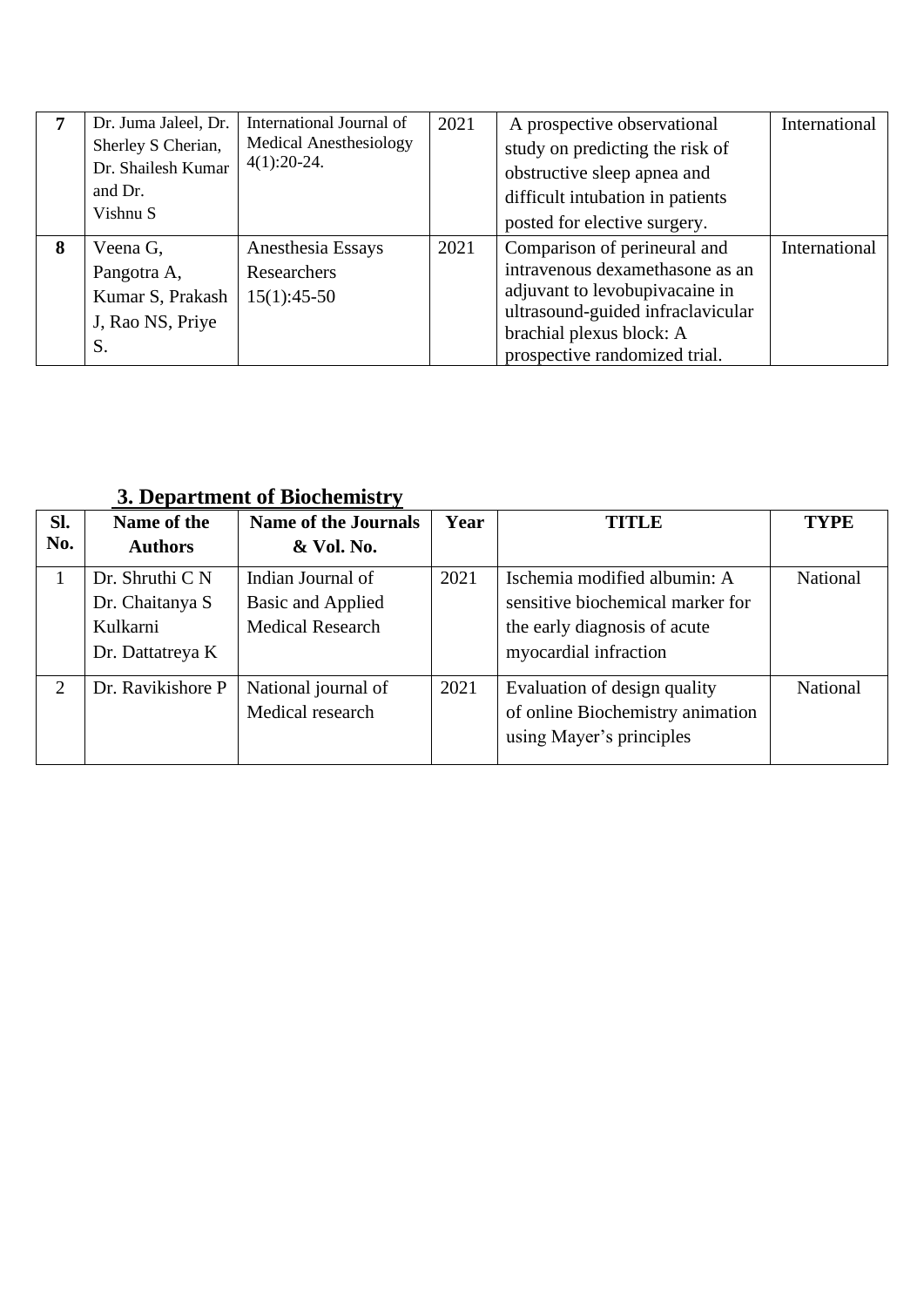# **4. Department of Community Medicine**

| SI.            | Name of the                                                                                                                                | <b>Name of the Journals</b>                                    | Year | <b>TITLE</b>                                                                                                                                                       | <b>TYPE</b>   |
|----------------|--------------------------------------------------------------------------------------------------------------------------------------------|----------------------------------------------------------------|------|--------------------------------------------------------------------------------------------------------------------------------------------------------------------|---------------|
| No.            | <b>Authors</b>                                                                                                                             | & Vol. No.                                                     |      |                                                                                                                                                                    |               |
| $\mathbf{1}$   | Bhuvana ML,<br>Dr Pavithra MB,<br>Suresha DS.                                                                                              | Journal of Family Med<br>Prim Care.<br>$10:706-11.$            | 2021 | Altruism, an attitude of<br>unselfish concern for others – an<br>analytical cross sectional study<br>among the Medical and<br>Engineering students in<br>Bangalore | National      |
| $\overline{2}$ | Gajula M, Bant D,<br>Bathija GV.                                                                                                           | National journal of<br>Community Medicine.<br>$12(7):169-174.$ | 2021 | Perceived Stress among<br>Adolescent School Students in<br>Hubli: A Cross Sectional Study.                                                                         | National      |
| $\overline{3}$ | Parul Vadgama,<br>Bhoomika Patel,<br>J.K.Kosambiya,<br>Anas Patni, U C<br>Samudyatha,<br>Bhavesh Modi,<br>K.N.Sheladiya,<br>Dhaval Rathod. | Healthline.<br>$12(2), 13-20$                                  | 2021 | Impact of Lockdown on<br><b>Tuberculosis Management</b><br>during SARS-Cov2 Pandemic:<br>Urban & Rural scenario of<br>Surat.                                       | National      |
| $\overline{4}$ | Samudyatha U C,<br>Kosambiya J K,<br>Patel Harshad                                                                                         | Indian Journal of<br>Community Medicine.<br>46(4), p668-672.   | 2021 | Cost effectiveness of universal<br>repeat HIV screening in<br>pregnancy: a cross sectional<br>study from western India.                                            | National      |
| 5              | Samudyatha UC,<br>Rathore<br>Manvendra Singh,<br>Kosambiya JK.                                                                             | Health line, 12(3)                                             | 2021 | <b>Optimizing HIV Counseling:</b><br>Effects of Personalized,<br><b>Reinforced Key Messages</b><br><b>Among Antenatal Clinic</b><br><b>Attendees</b>               | National      |
| 6              | J.K. Kosambiyaa,<br>Parul Vadgama,<br>U.C. Samudyatha,<br>Dhaval Rathod,<br>Rutu Buch, Rahul<br>Damor                                      | Indian Journal of<br>Tuberculosis.                             | 2021 | Active case finding of<br>Pulmonary Tuberculosis and<br>HIV infection among prisoners<br>of South Gujarat: a cross<br>sectional study.                             | International |

# **5. Department of Dermatology**

| SI. | <b>Name of the Authors</b> | Name of the         | Year | TITLE                        | <b>TYPE</b>   |
|-----|----------------------------|---------------------|------|------------------------------|---------------|
| No. |                            | Journals & Vol. No. |      |                              |               |
|     | Dr. Sandhaya Prasad,       | Our Dermatology     | 2021 | A rare case of acute febrile | International |
|     | Anjan Kumar Patra,         | Online.             |      | neutrophilic dermatosis      |               |
|     | Ashwini Kodigehalli        | 12(e); 11           |      | (Sweet's syndrome).          |               |
|     | Chikkanna Swamy            |                     |      |                              |               |
|     |                            |                     |      |                              |               |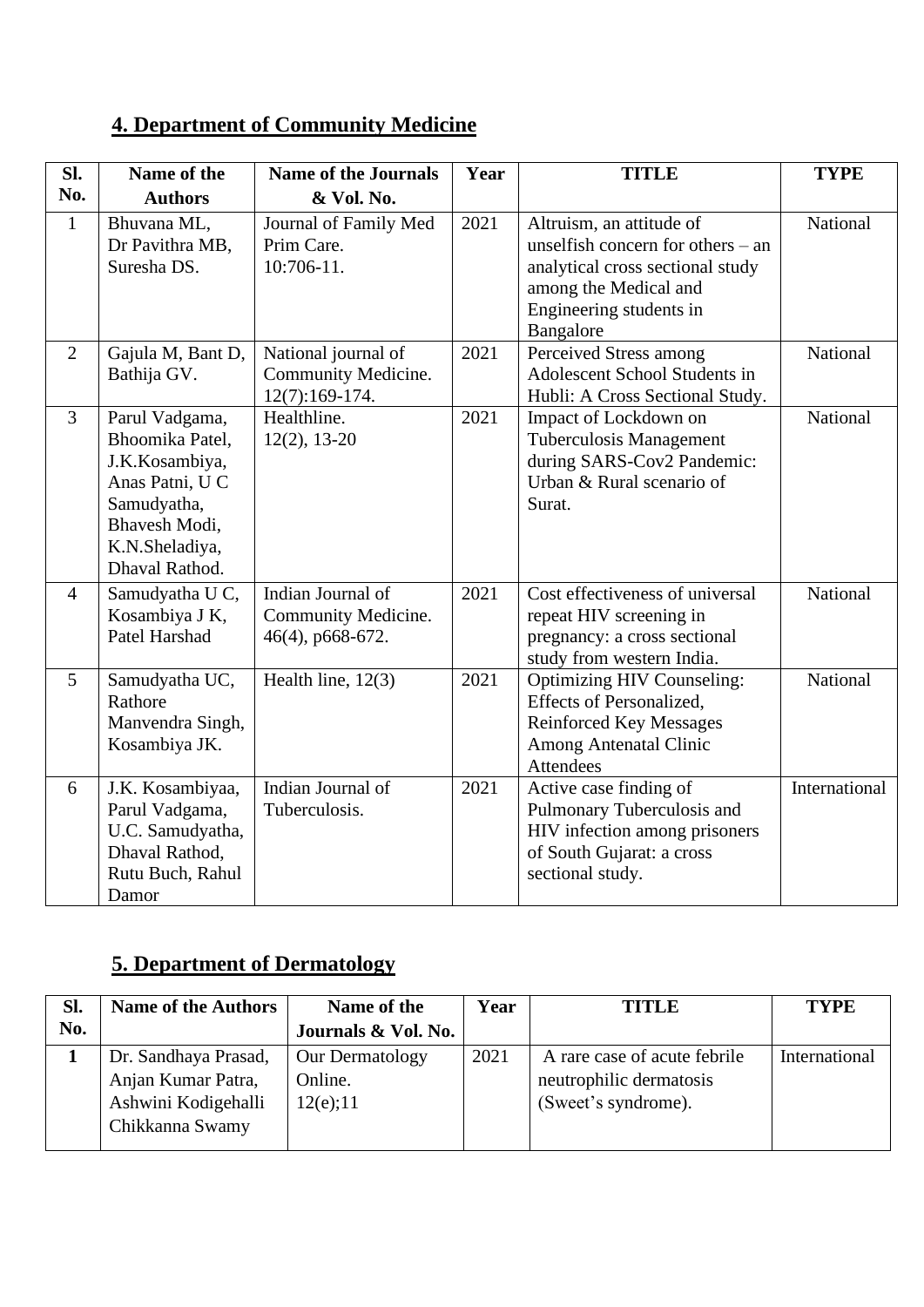## **6. Department of Dentistry**

| SI.            | Name of the                                                                           | <b>Name of the Journals</b>                                      | Year | TITLE                                                                                                                              | <b>TYPE</b>   |
|----------------|---------------------------------------------------------------------------------------|------------------------------------------------------------------|------|------------------------------------------------------------------------------------------------------------------------------------|---------------|
| No.            | <b>Authors</b>                                                                        | & Vol. No.                                                       |      |                                                                                                                                    |               |
|                | Kumar A, Sepolia<br>S, Shilpa RH,<br>Rezayani<br>G, Kumari S,<br>Aastha, et al.       | Journal of Pharmacy<br>and Bioallied<br>Sciences.<br>13:238-43.  | 2021 | Role of hematological and<br>immunological parameters in<br>COVID-19 patients                                                      | International |
| $\overline{2}$ | Mouneshkumar<br>CD, Anand S,<br>Shilpa RH, Haidry<br>N, Kulkarni P,<br>Aastha, et al. | Journal of Family<br>Medicine and Primary<br>Care<br>10:1177-82. | 2021 | Dermatoglyphics and<br>Cheiloscopypatterns in<br>hypertensive and type 2 Diabetes<br>mellitus patients: An<br>observational study. | International |

# **7. Department of ENT**

| SI. | Name of the              | Name of the Journals                               | Year | <b>TITLE</b>                                                                     | <b>TYPE</b>   |
|-----|--------------------------|----------------------------------------------------|------|----------------------------------------------------------------------------------|---------------|
| No. | <b>Authors</b>           | & Vol. No.                                         |      |                                                                                  |               |
|     | Dr. Rakshita R<br>Kamath | An International<br>Journal<br>$2021; 13(2): 1-4.$ | 2021 | An unusual presentation of Non<br>Hodgkin's Lymphoma.<br>Otolaryngology Clinics. | International |

## **8. Department of General Medicine**

| <b>TITLE</b>                       | <b>TYPE</b>   |
|------------------------------------|---------------|
|                                    |               |
| A cross-sectional study of         | National      |
| pulmonary and extrapulmonary       |               |
| manifestations of COVID-19.        |               |
|                                    |               |
| Study of factors associated with   | National      |
| COVID-19 mortality in a rural      |               |
| tertiary health care center.       |               |
|                                    |               |
| A study of the clinical profile in | International |
| patients of ILD with emphasis      |               |
| on exposure to cement dust:        |               |
| Cement worker 's                   |               |
| Pneumoconiosis.                    |               |
|                                    |               |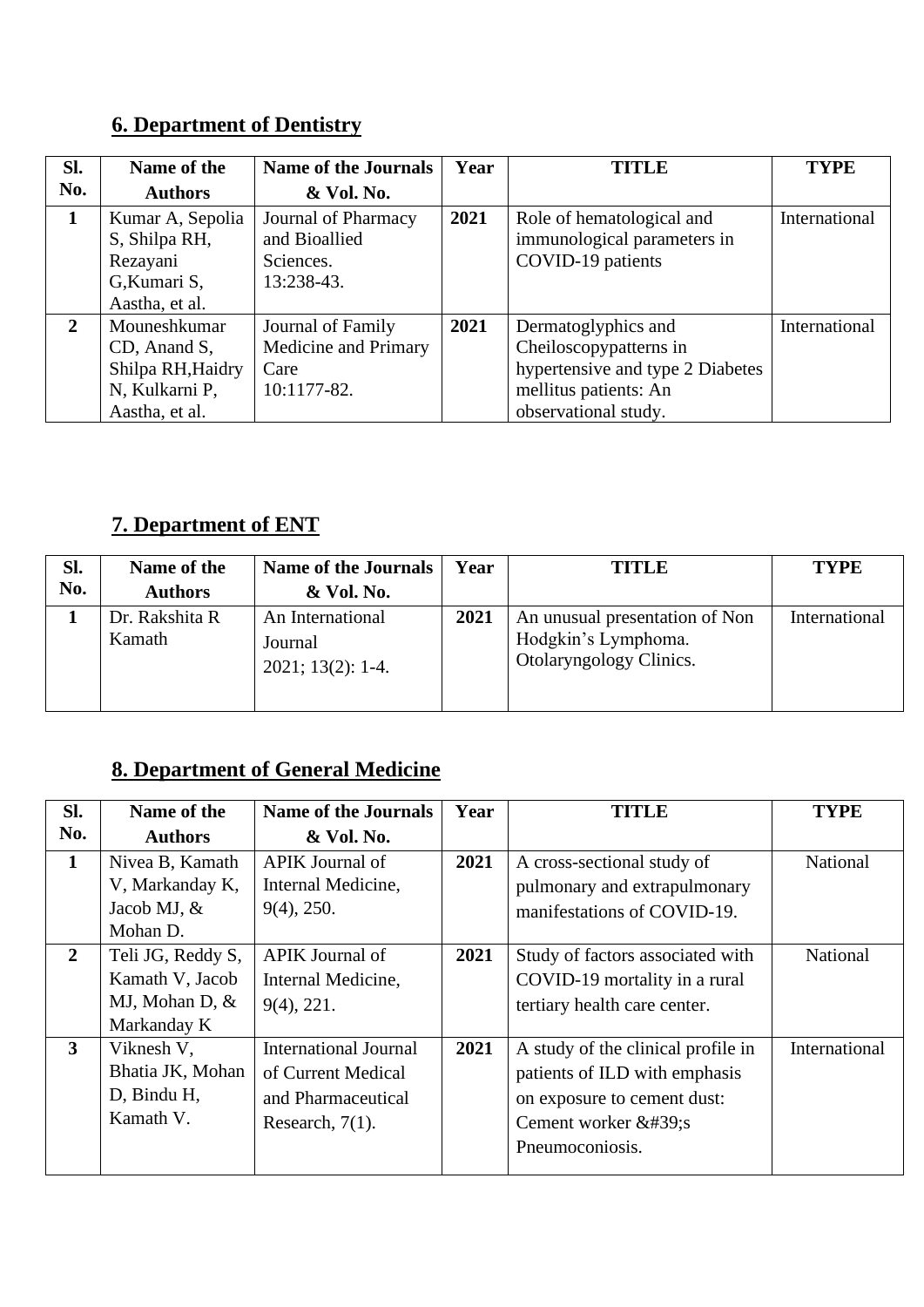| $\overline{\mathbf{4}}$ | Kamath V,            | APIK Journal of          | 2021 | Neurological manifestations in   | National      |
|-------------------------|----------------------|--------------------------|------|----------------------------------|---------------|
|                         | Ganguly S, Bindu     | <b>Internal Medicine</b> |      | Scrub Typhus from a case series  |               |
|                         | H.                   | Vol $9(1)$ ; Pg: 19-24   |      | in Southern India.               |               |
| 5                       | Chandrashekar        | European Journal of      | 2021 | A comparative study of           | International |
|                         | TV, Banu T,          | Pharmaceutical and       |      | Covid-19 patients with and       |               |
|                         | Kamath V, Jacob      | <b>Medical Research</b>  |      | without comorbidities in a rural |               |
|                         | MJ                   | Vol. $8(8)$ .            |      | tertiary health care canter.     |               |
| 6                       | Banu R,              | European Journal of      | 2021 | A Study of Reverse               | International |
|                         | Chandrasekar         | Pharmaceutical and       |      | Transcriptase Polymerase         |               |
|                         | T.V, Kamath V,       | <b>Medical Research</b>  |      | <b>Chain Reaction Negative</b>   |               |
|                         | Jacob MJ, Mohan      | 8(9), 480-485            |      | COVID-19 cases in a rural        |               |
|                         | D.                   |                          |      | tertiary health care Centre.     |               |
|                         |                      |                          |      |                                  |               |
| $\overline{7}$          | Kumar <sub>N</sub> , | European Journal of      | 2021 | A study of clinical profile of   | International |
|                         | Kamath V, Jacob      | Pharmaceutical and       |      | COVID-19 in a tertiary health    |               |
|                         | MJ.                  | <b>Medical Research</b>  |      | care Centre.                     |               |
|                         |                      | 8(9), 451-456            |      |                                  |               |
|                         |                      |                          |      |                                  |               |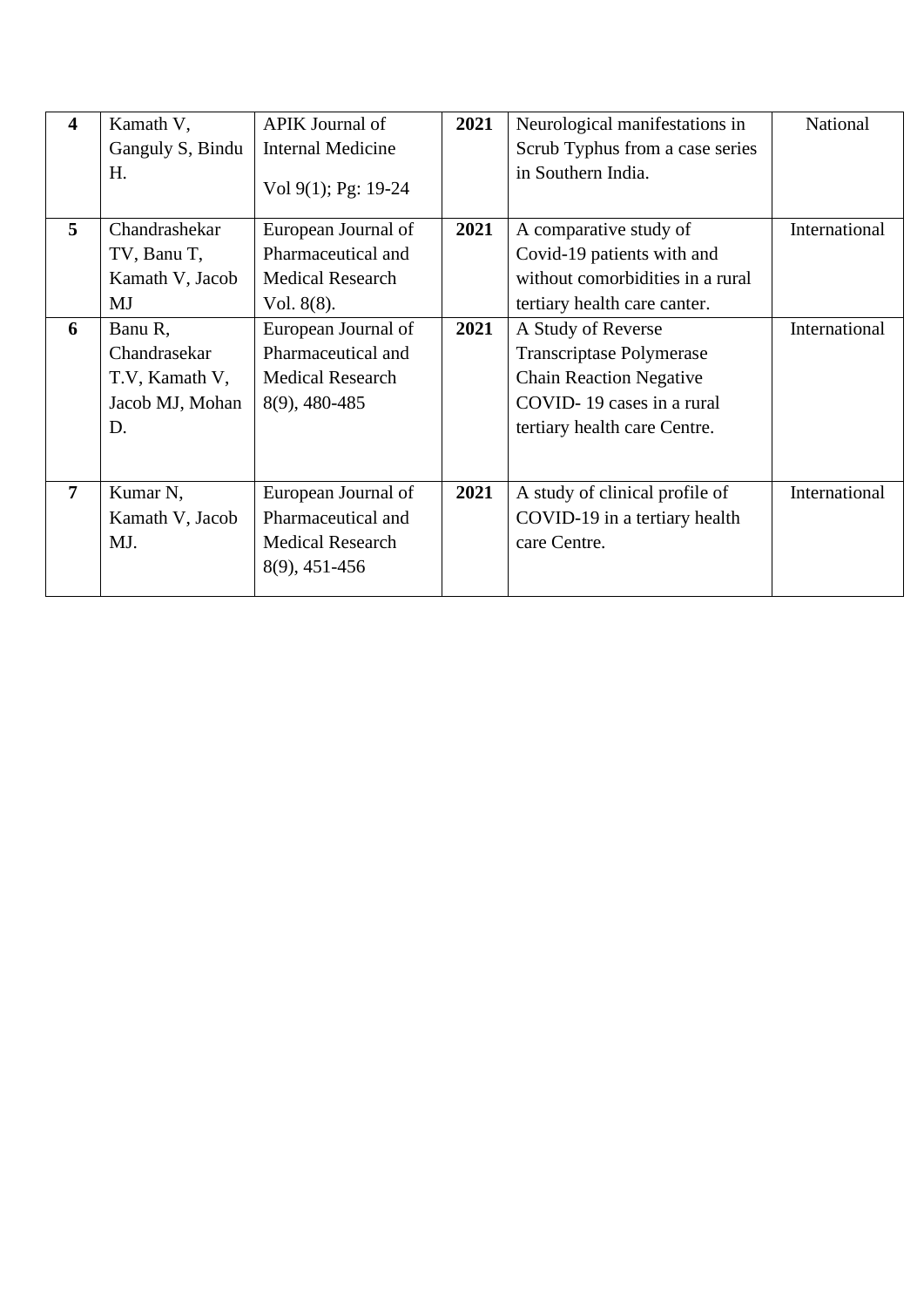# **9. Department of General Surgery**

| SI.                     | Name of the      | <b>Name of the Journals</b>  | Year | <b>TITLE</b>                      | <b>TYPE</b>   |
|-------------------------|------------------|------------------------------|------|-----------------------------------|---------------|
| No.                     | <b>Authors</b>   | & Vol. No                    |      |                                   |               |
| $\mathbf{1}$            | Malligurki VK,   | <b>International Surgery</b> | 2021 | Pre-operative assessment of       | International |
|                         | Bhaskaran A.     | Journal.                     |      | difficult laparoscopic            |               |
|                         |                  | Vol. 26;8(12): 3520-4.       |      | cholecystectomy: a scoring        |               |
|                         |                  |                              |      | method.                           |               |
| $\mathbf{2}$            | K G Ravishankar, | New Indian Journal of        | 2021 | A Fascinating experience with a   | National      |
|                         | Sumalatha,       | Surgery. 2021; 12(2):        |      | rare case of Granulomatous        |               |
|                         | Ravikumar V      | 55-58                        |      | mastitis.                         |               |
| $\overline{3}$          | Pasha IT, Akhila | <b>International Surgery</b> | 2021 | Histological surprise, mammary    | International |
|                         | K, Ravikumar V,  | Journal. 2021 Nov            |      | analogue secretory carcinoma of   |               |
|                         | Kumar S.         | 26;8(12):3731-4.             |      | parotid gland.                    |               |
| $\overline{\mathbf{4}}$ | Mohan A, Ravura  | <b>International Surgery</b> | 2021 | Predictive risk factors for lower | International |
|                         | S, Srinivasan K. | Journal.                     |      | limb amputations in patients      |               |
|                         |                  | 2021;8(12):3576-82.          |      | with diabetic foot ulcer in       |               |
|                         |                  |                              |      | correlation with Wagner's         |               |
|                         |                  |                              |      | grading.                          |               |
| 5                       | Kumar V,         | Journal of Medical           | 2020 | Clinical Study of Asymptomatic    | International |
|                         | Bhaskaran A,     | Science and Clinical         |      | Deep Vein Thrombosis in           |               |
|                         | Akarsh YG,       | Research 8(3)Page            |      | Patients with Varicose Veins of   |               |
|                         | Singh R.         | 117-125                      |      | Lower Extremities. 2020           |               |

### **10. Department of Microbiology**

| Sl.            | Name of the                                 | <b>Name of the Journals</b>                                                                         | Year | <b>TITLE</b>                                                                                                                                                                                                                  | <b>TYPE</b>   |
|----------------|---------------------------------------------|-----------------------------------------------------------------------------------------------------|------|-------------------------------------------------------------------------------------------------------------------------------------------------------------------------------------------------------------------------------|---------------|
| No.            | <b>Authors</b>                              | & Vol. No                                                                                           |      |                                                                                                                                                                                                                               |               |
| $\mathbf{1}$   | Sridhar A,<br>Gopi A,<br>Dalal A,<br>Ravi D | IP International<br>Journal of Medical<br>Microbiology and<br><b>Tropical Diseases</b><br>$7(2):1-$ | 2021 | Comparative study of different<br>methods of microscopy followed<br>by a culture method in the<br>detection of mycobacterium<br>tuberculosis in clinically and<br>radiologically suspected cases of<br>pulmonary tuberculosis | International |
| $\overline{2}$ | Ningaraj A,<br>Gopi A,<br>Christopher S.    | Journal of evolution of<br>medical and dental<br>sciences.<br>19(11): 2278-4748.                    | 2021 | Antimicrobial<br>Susceptibility<br>Pattern of Urinary Pathogens in a<br>tertiary care Hospital.                                                                                                                               |               |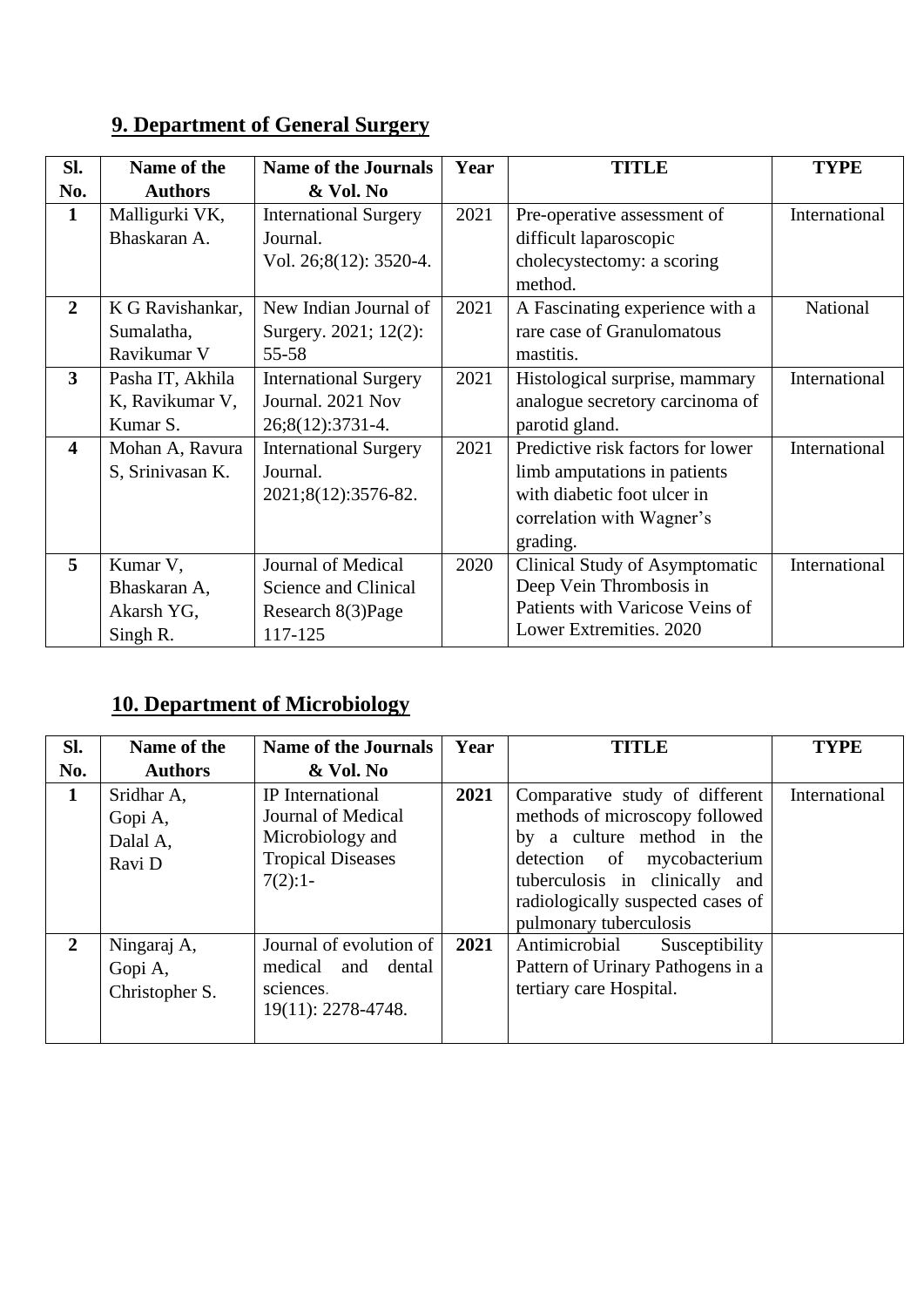## **11. Department of OBG**

| Sl.            | Name of the                                                                   | <b>Name of the Journals</b>                                                                   | Year | <b>TITLE</b>                                                                                                                                     | <b>TYPE</b> |
|----------------|-------------------------------------------------------------------------------|-----------------------------------------------------------------------------------------------|------|--------------------------------------------------------------------------------------------------------------------------------------------------|-------------|
| No.            | <b>Authors</b>                                                                | & Vol. No                                                                                     |      |                                                                                                                                                  |             |
| $\mathbf{1}$   | Dr.Gomathy.<br>Kamath K,                                                      | Journal of Clinical &<br>Diagnostic Research.<br>$15(10)$ .                                   | 2021 | Platelet Indices in Preeclampsia<br>and Normotensive Pregnancy in<br>a Tertiary Care Centre: A Cross-<br>sectional Study.                        |             |
| $\overline{2}$ | Dr.Gomathy.<br>Kamath K,                                                      | <b>Gynecol Obstet</b><br>(Sunnyvale) 11:571.                                                  | 2021 | A Prospective Study of the<br>Referral Pattern on Weekends in<br>a Tertiary Care Hospital.                                                       |             |
| 3              | Dr. Hemanthi<br>Reddy HR, Dr.<br>Payel Ray, Dr.<br>Dharmavijaya<br>MN, et al. | <b>International Journal</b><br>of Clinical Obstetrics<br>and Gynaecology<br>$5(6)$ : 314-318 | 2021 | Estimation of serum uric acid<br>level in 1st and early 2 nd<br>trimester $(<20$ WKS) as a<br>predictor of preeclampsia and<br>perinatal outcome |             |

# **12. Department of Orthopedic**

| SI.                     | Name of the                                                                                                                                        | Name of the                                                                      | Year | <b>TITLE</b>                                                                                                                                                  | <b>TYPE</b>          |
|-------------------------|----------------------------------------------------------------------------------------------------------------------------------------------------|----------------------------------------------------------------------------------|------|---------------------------------------------------------------------------------------------------------------------------------------------------------------|----------------------|
| No.                     | <b>Authors</b>                                                                                                                                     | Journals & Vol. No                                                               |      |                                                                                                                                                               |                      |
| $\mathbf{1}$            | Ravi Kumar K,<br>Hemanth R,<br>Mohammed<br>Tanzeem P,<br>Prajwal Sadalagi                                                                          | National Journal of<br>Clinical<br>Orthopaedics<br>$5(2): 20-23$                 | 2021 | Functional outcome of<br>Cemented Modular bipolar<br>Hemiarthroplasty<br>in Fracture Neck of Femur                                                            | <b>National</b>      |
| $\overline{2}$          | Dr. Ranganatha<br>Babu Kurupati, Dr.<br>Atithi Vijay KV,<br>Dr. Kumar<br>Vinay<br>Gurusiddappa<br>Karindi, Dr. Sujai                               | <b>International Journal</b><br>of Orthopaedics<br>Sciences.<br>$7(3): 17-20$    | 2021 | Management of unstable<br>comminuted proximal humerus<br>fractures with percutaneous<br>pinning: A prospective study                                          | <b>International</b> |
| $\overline{\mathbf{3}}$ | Dr. Ravi Kumar,<br>Dr. Joseph Eugene<br>Nidhiry, Dr.<br>Mohammed Juneid,<br>Dr. Kumar Vinay<br>Gurusiddappa<br>Karindi and Dr.<br>Siddalinga Swamy | National Journal of<br><b>Clinical Orthopedics</b><br>$5(3): 33-37$              | 2021 | Fat embolism Syndrome: Is it<br>common in smokers                                                                                                             | <b>National</b>      |
| $\overline{\mathbf{4}}$ | Dr. Ranganatha<br>Babu Kurupati, Dr.<br>Anil V, Dr. Ashok<br>Kumar Reddy K,<br>Dr. Dilip Kumar                                                     | <b>International Journal</b><br>of Orthopaedics<br>Sciences<br>$7(4)$ :<br>30-33 | 2021 | Evaluation of the functional<br>outcome of surgical<br>management of both bones<br>forearm fracture with locking<br>compression plate: A<br>prospective study | <b>International</b> |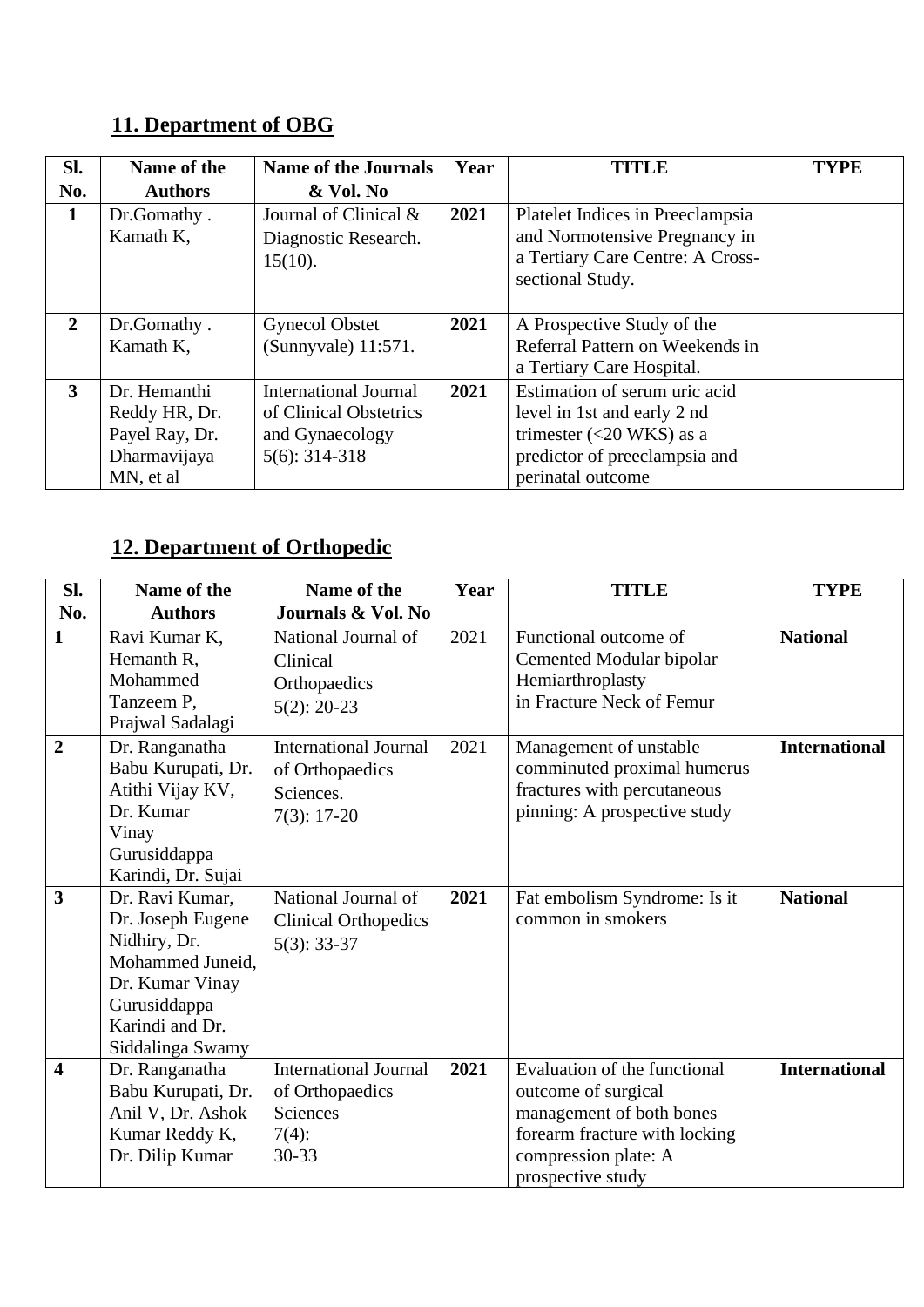|                | Pillay T, Dr. Sujai<br>S and Dr.<br>Shridhar S                                                                          |                                                                                       |      |                                                                                                         |                      |
|----------------|-------------------------------------------------------------------------------------------------------------------------|---------------------------------------------------------------------------------------|------|---------------------------------------------------------------------------------------------------------|----------------------|
| 5              | Dr. Naveen BS and<br>Dr. Hemanth R                                                                                      | National Journal of<br><b>Clinical Orthopedics</b><br>$2021; 5(1): 10-12$             | 2021 | Clinical Profile of patients<br>subjected for total hip<br>arthroplasty at a tertiary care<br>hospital  | <b>National</b>      |
| 6              | Dr. Naveen BS and<br>Dr. Hemanth R                                                                                      | National Journal of<br><b>Clinical Orthopedics</b><br>$5(1): 13-15$                   | 2021 | Clinical and functional outcome<br>of primary uncemented total hip<br>arthroplasty                      | <b>National</b>      |
| $\overline{7}$ | Dr. Naveen BS and<br>Dr. Hemanth R                                                                                      | <b>International Journal</b><br>of Orthopaedics<br><b>Sciences</b><br>$7(1): 486-489$ | 2021 | Correlates of functional outcome<br>of primary uncemented total hip<br>Arthroplasty.                    | <b>International</b> |
| 8              | Dr. Joseph Eugene,<br>Dr. Hemanth R, Dr.<br>Rajagopal HP, Dr.<br><b>Ashok Kumar</b><br>Reddy K and Dr.<br>Preksha Vijay | National Journal of<br>Clinical<br>Orthopaedics<br>Vol. 5 Issue 1                     | 2021 | A study on complications of<br>proximal femoral nails in<br>management of intertrochanteric<br>fracture | <b>National</b>      |
| 9              | Dr. Joseph Eugene,<br>Dr. Hemanth R, Dr.<br>Rajagopal HP and<br>Dr. Ashok<br>Kumar Reddy K                              | National Journal of<br>Clinical<br>Orthopaedics<br>Vol. $5(1)$                        | 2021 | A study on functional and<br>radiological outcome of<br>proximal femoral nailing                        | <b>National</b>      |

## **13. Department of Ophthalmology**

| Sl.<br>No. | Name of the<br><b>Authors</b>                                                               | <b>Name of the Journals</b><br>& Vol. No                         | Year | TITLE                                                      | <b>TYPE</b> |
|------------|---------------------------------------------------------------------------------------------|------------------------------------------------------------------|------|------------------------------------------------------------|-------------|
| 1          | Dr. Nayana V<br>Gowda<br>Dr. Sujatha V<br>Dr. V K<br>Srivastava<br>Dr. Pallavi B<br>Acharlu | Indian Journal of<br><b>Applied Research</b><br>$11(12): 74-76.$ | 2021 | A study of computer vision<br>syndrome in medical students | National    |

# **14. Department of Pathology**

| SI.                             | Name of the | <b>Name of the Journals</b>        | Year | <b>TITLE</b> | TVDL |
|---------------------------------|-------------|------------------------------------|------|--------------|------|
| $\overline{\phantom{a}}$<br>NO. | \uthors     | Vol<br>N0<br>$\boldsymbol{\alpha}$ |      |              |      |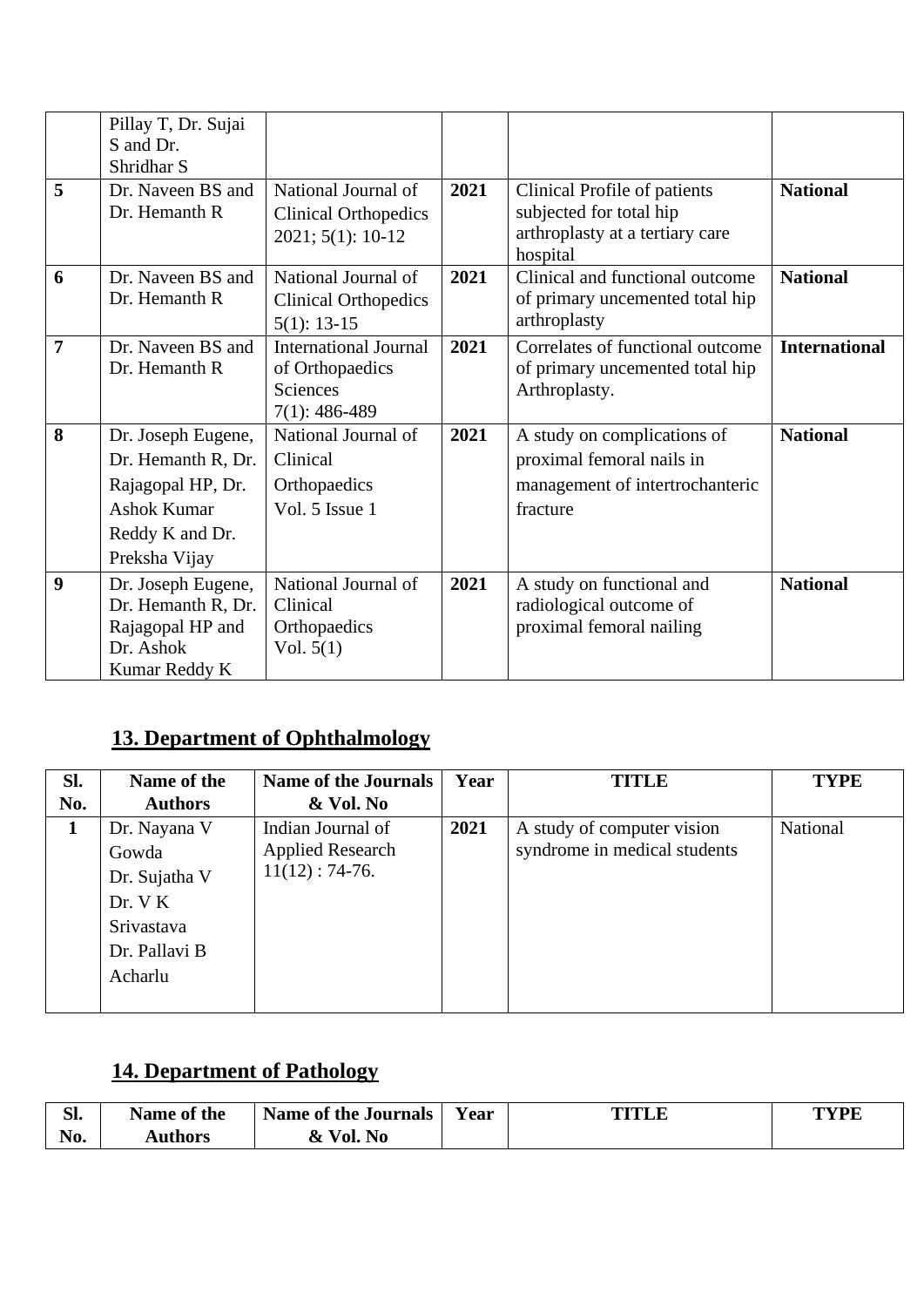| $\mathbf{1}$            | Karthik LR, Raja<br>Parthiban, Savita<br>D, Shruthi<br>Neelakanth<br>Shetageri.     | Journal of Pathology<br>of Nepal.                         | 2021 | A study on glycogen content of<br>endometrial glands in infertile<br>women.                                                                                      | International |
|-------------------------|-------------------------------------------------------------------------------------|-----------------------------------------------------------|------|------------------------------------------------------------------------------------------------------------------------------------------------------------------|---------------|
| $\overline{2}$          | Francis R,<br>Shetageri SN,<br>Roopa AN,<br>Parthiban R.                            | Journal of Medical<br>Sciences and Health<br>$7(1):73-80$ | 2021 | A Study to Evaluate Use of<br>Platelet Indices in<br>Hyperdestructive<br>Thrombocytopenia: A Two-year<br><b>Experience from Tertiary Care</b><br>Rural Hospital. | National      |
| $\overline{3}$          | Karthik LR, Raja<br>Parthiban S R,<br>Savita D, Shruthi<br>Neelakanth<br>Shetageri. | Journal of Pathology<br>of Nepal.                         | 2021 | A study on glycogen content of<br>endometrial glands in infertile<br>women.                                                                                      | International |
| $\overline{\mathbf{4}}$ | Dr Impana<br>Gowda,<br>Chaitra E, Raja<br>Parthiban SR,<br>Shilpa G, Indrani<br>K.  | Journal of Pathology of<br>Nepal                          | 2021 | Scope of Mean Neutrophil<br>Volume as an indicator of<br><b>Neonatal Sepsis</b>                                                                                  | International |
| 5 <sup>5</sup>          | Agrawal A,<br>Krishnappa I,<br>Roopa A N,<br>Parthiban R,                           | Journal of medical and<br>Allied sciences.                | 2021 | Analysis of Bcl2 protein<br>expression in hyperproliferative<br>keratinocytic lesions.                                                                           | National      |
| 6                       | Hemavathi N,<br>Sridhar H.                                                          | Journal of Medical<br>Sciences and Health<br>$7(2):90-95$ | 2021 | Histomorphological Analysis of<br><b>Residual Breast Tumours</b><br>Following Neoadjuvant<br>Chemotherapy.                                                       | National      |

# **15. Department of Physiology**

| SI.            | Name of the      | <b>Name of the Journals</b> | Year | TITLE                               | <b>TYPE</b>     |
|----------------|------------------|-----------------------------|------|-------------------------------------|-----------------|
| No.            | <b>Authors</b>   | & Vol. No                   |      |                                     |                 |
| $\mathbf{1}$   | Abraham<br>L.    | National Journal of         | 2021 | Lower body strength as measured     | <b>National</b> |
|                | Mathangi<br>SK,  | Physiology, Pharmacy        |      | by the 30 s chair stand test across |                 |
|                | Singh S.         | and Pharmacology.           |      | levels of<br>physical<br>varying    |                 |
|                |                  | $11(6):1-7.$                |      | activity in an Indian population.   |                 |
| $\overline{2}$ | Madhu<br>Nandan. | National Journal of         | 2021 | Study of changes in certain         | <b>National</b> |
|                | Shaktiprasad     | Physiology, Pharmacy        |      | cardiorespiratory parameters in     |                 |
|                | Hiremath,        | and Pharmacology.           |      | response to breath holding in       |                 |
|                | Khararashah      | 11(9):1050-1053.            |      | swimmers                            |                 |
|                | Kammar.          |                             |      |                                     |                 |
|                |                  |                             |      |                                     |                 |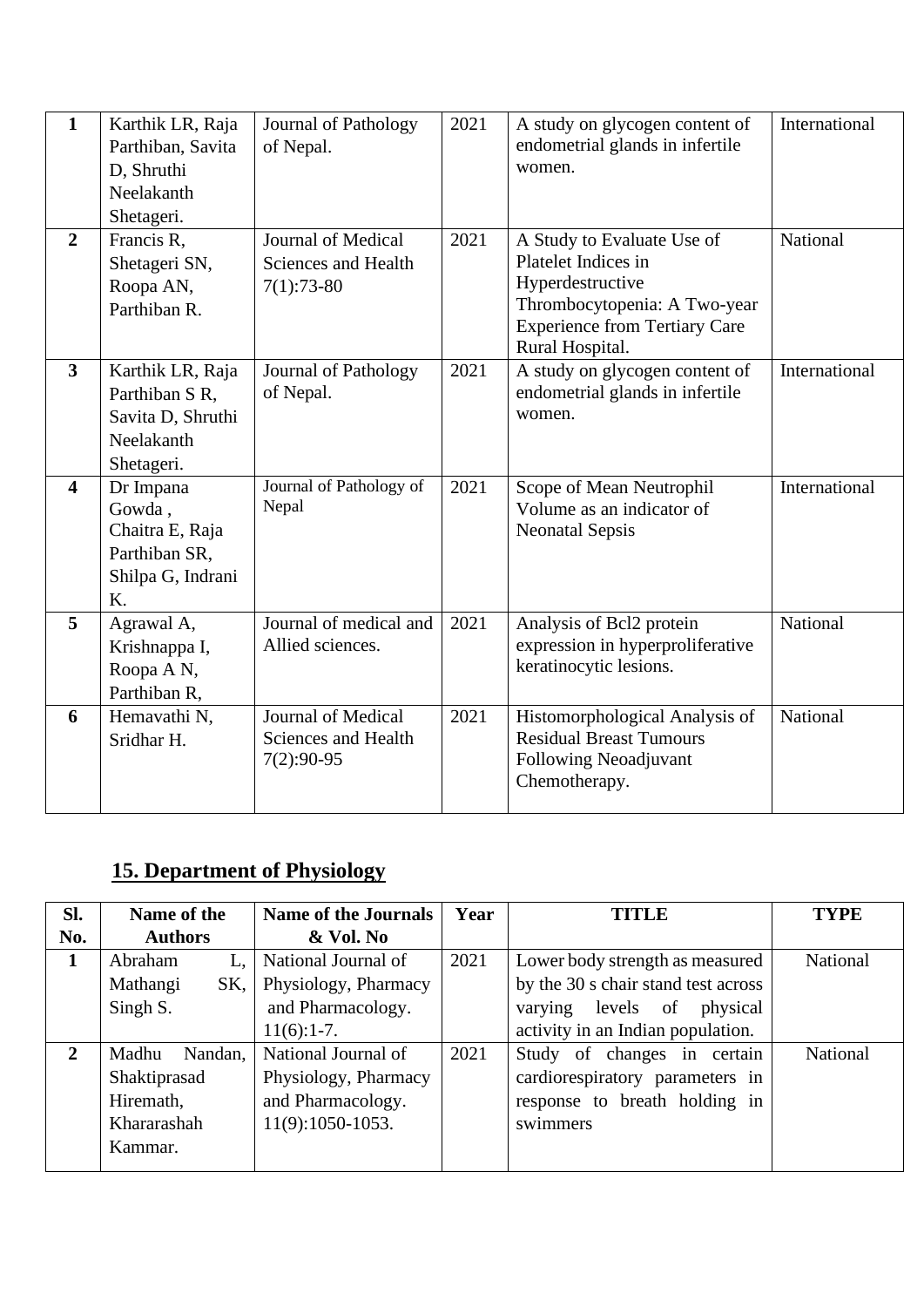# **16. Department of Pharmacology**

| Sl.                     | Name of the      | <b>Name of the Journals</b> | Year | <b>TITLE</b>                           | <b>TYPE</b>   |
|-------------------------|------------------|-----------------------------|------|----------------------------------------|---------------|
| No.                     | <b>Authors</b>   | & Vol. No                   |      |                                        |               |
| $\mathbf{1}$            | Ghanta MK,       | Critical Reviews™ in        | 2021 | Diagnostic and Prognostic              | International |
|                         | Khan AK,         | Oncogenesis.                |      | <b>Implications of Cardiac Markers</b> |               |
|                         | Bhaskar LV.      | $26(1):1-10$                |      | for Hepatocellular Carcinoma.          |               |
| $\overline{2}$          | Anadh J. V. S,   | Biomedical &                | 2021 | Acute Toxicity Study and               | International |
|                         | Nayaka S. R,     | Pharmacology Journal        |      | Antidiabetic Activity of Marine        |               |
|                         | Usha N. S, Subha | 14(3):1647-1653.            |      | Alga-Halimeda Gracilis                 |               |
|                         | V, Manimekalai   |                             |      | Chooranam (HGC) In                     |               |
|                         | K, Syed M.       |                             |      | Freshwater Zebrafish Model.            |               |
|                         |                  |                             |      |                                        |               |
| $\mathbf{3}$            | Anadh J. V. S,   | Biomedical &                | 2021 | Acute Toxicity Study and               | International |
|                         | Nayaka S. R,     | Pharmacology Journal        |      | Antidiabetic Activity of Marine        |               |
|                         | Usha N. S, Subha | 14(3):1647-1653.            |      | Alga-Halimeda Gracilis                 |               |
|                         | V, Manimekalai   |                             |      | Chooranam (HGC) In                     |               |
|                         | K, Syed M.       |                             |      | Freshwater Zebrafish Model.            |               |
|                         |                  |                             |      |                                        |               |
| $\overline{\mathbf{4}}$ | Nuthalapati P,   | <b>Blood Research</b>       | 2021 | Association of hypercoagulation        | International |
|                         | Ghanta MK,       | $30;56(2):61-64$            |      | with severe acute respiratory          |               |
|                         | Natesh NS, L V K |                             |      | syndrome coronavirus 2                 |               |
|                         | $S$ $B$          |                             |      | infection.                             |               |
| 5                       | Arthi            | Bioinformation.             | 2021 | Views on artificial intelligence       | National      |
|                         | Balsundaram, C.  | 17(6): 616-622.             |      | (AI) assisted clinical trials.         |               |
|                         | Stalin & Mohan   |                             |      |                                        |               |
|                         | Krishna Ghanta.  |                             |      |                                        |               |
| 6                       | Ghanta MK,       | CNS & Neurological          | 2021 | A review on hematopoietic stem         | International |
|                         | Merchant N,      | Disorders-Drug              |      | cell treatment for epilepsy.           |               |
|                         | Bhaskar LV.      | Targets 20(7):644-656       |      |                                        |               |
| $\overline{7}$          | Ghanta MK,       | Critical Reviews™ in        | 2021 | Diagnostic and Prognostic              | International |
|                         | Khan AK,         | Oncogenesis.                |      | <b>Implications of Cardiac Markers</b> |               |
|                         | Bhaskar LV.      | $26(1):1-10$                |      | for Hepatocellular Carcinoma.          |               |

## **17. Department of Pediatrics**

| Sl. | Name of the    | <b>Name of the Journals</b> | Year | <b>TITLE</b>                    | <b>TYPE</b>   |
|-----|----------------|-----------------------------|------|---------------------------------|---------------|
| No. | <b>Authors</b> | & Vol. No                   |      |                                 |               |
|     | Varada V R,    | International               | 2021 | Study of platelet parameters in | International |
|     | Ravichander B  | Journal of Contempor        |      | sick children.                  |               |
|     |                | ary Paediatrics.            |      |                                 |               |
|     |                | $8(3):522-527.$             |      |                                 |               |